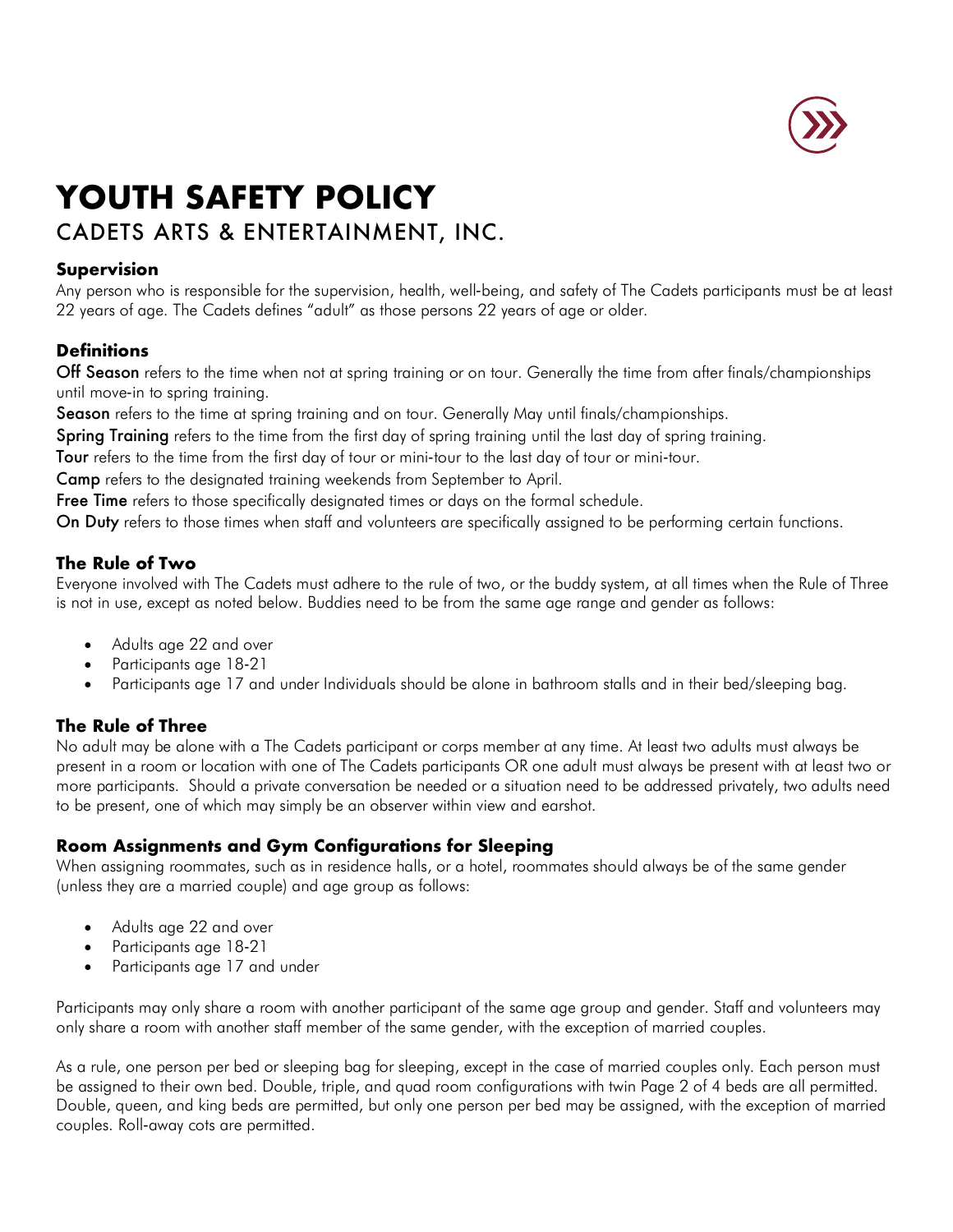In the case of using a school gym and sleeping bags for a sleeping area for drum corps, the gym must be divided into quadrants or areas as follows:

- Male corps members age 18-21
- Male corps members age 17 and under
- Female corps members age 18-21
- Female corps members age 17 and under

Staff members and volunteers must be separated into other areas for sleeping and be segregated as follows:

- Female Administrative and Instructional Staff
- Male Administrative and Instructional Staff
- Female Volunteers
- Male Volunteers
- **Female Drivers**
- Male Drivers
- Married Couples

#### **Locker Rooms and Showers**

Scheduled time in both male and female locker rooms and showers should be segregated according to age group as follows:

- Adults age 22 and over
- Corps members age 18-21
- Corps members age 17 and under

Cell phones and electronic devices are not permitted in locker rooms or showers.

#### **Bus Protocols**

When traveling by bus, seat assignments must be made such that minors under age 18 sit in the front of the bus with a seat partner that is also a minor of similar age, and those of legal age 18 and over sit behind them with a seat partner of a similar legal age.

The assigned bus captain shall be age 21 or older and must sit in the back of the bus and serve as a monitor in addition to the bus driver. The bus captain may be an assigned corps member or assigned adult chaperone. Both the bus driver and bus captain are responsible for working together to:

- Ensure that all people assigned to the bus are present before departure from any location
- Keep order and ensure responsible behavior on the bus in alignment with The Cadets Code of Conduct
- Ensure the bus interior is kept clean and neat and free of trash and any hazardous materials
- The bus driver shall maintain the first aid kit and fire extinguisher

#### **Dress code**

Formal dress codes, such as wearing uniforms or other performance attire, will be communicated by staff in advance of performances or shows.

Casual dress codes, such as for a public clinic, will be communicated by staff in advance of the event.

Corps members and staff must wear shirts and appropriate footwear for clinics, on school grounds, while eating, at truck stops, and other public places. Males may be given permission to go shirtless and females may be given permission to wear sports bras while practicing on the field at the discretion of staff and if permitted by the facility, but shirts must be worn to and from the field.

All corps members and staff must be dressed when exiting the locker rooms. Towels are not clothes.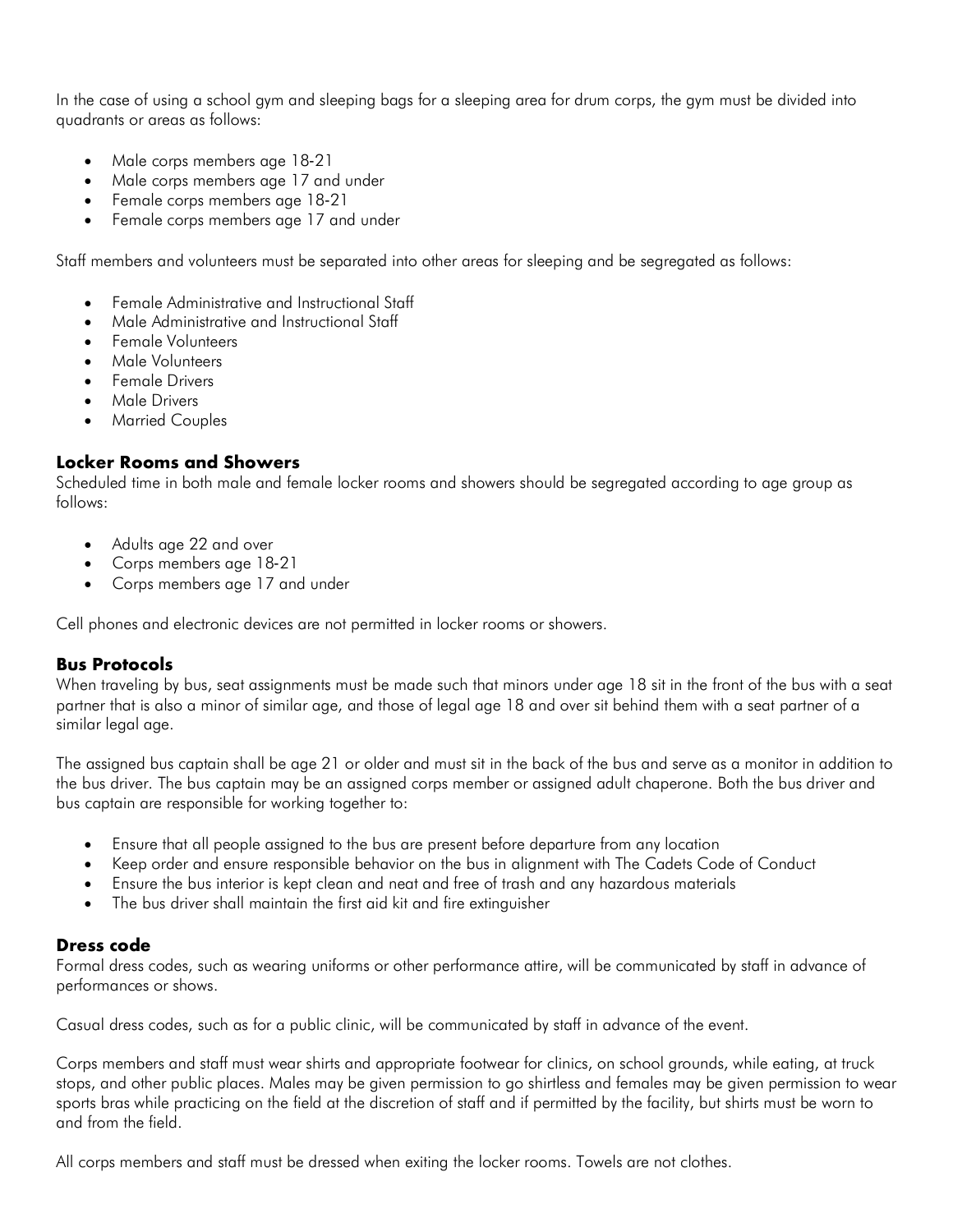For sleeping, modest pajamas or clothes suitable to be seen in public are expected to be worn. In unairconditioned locations, males may sleep without a shirt and females may sleep in an athletic top.

## **No Drugs**

The use of drugs anywhere anytime is prohibited for the duration of your time with The Cadets, including the off season. This includes, but is not limited to, marijuana, cocaine and crack, amphetamines, tranquilizers, and barbiturates. Diet pills are not permitted during spring training and while on tour. Any prescription medication must be declared on your medical forms and must be kept in its original container.

#### **Tobacco and Nicotine Products**

The use of tobacco or nicotine products is prohibited for the duration of your time with The Cadets, including the off season for those under age 18. This includes, but is not limited to, cigarettes, cigars, pipes, e-cigarettes, vapes, juuls, nicotine patches, chewing tobacco, or similar products. For those age 18 and over, please note that smoking and vaping is not legal on college campuses and school grounds across the country. Therefore, smoking and the use of nicotine products may never take place on school ground, in and around the corps and its equipment, or while representing The Cadets. The Cadets actively discourages smoking and the use of all nicotine products.

#### **Alcoholic Beverages**

The use of alcohol anywhere anytime is prohibited for everyone under the age of 21 for the duration of your time with The Cadets including the off season in accordance with federal law.

Corps members, regardless of age, are not permitted to consume alcohol during camp weekends, during spring training, and on tour including any and all designated free time.

Adult staff and adult volunteers may be permitted to drink responsibly when off duty, at the discretion of the corps director.

Absolutely no alcohol is permitted on any university or school campuses, or busses or vehicles at any time for any reason by anybody. Those of legal age  $21+$  who choose to drink alcohol during the off season are expected to do so responsibly.

#### **No Weapons**

No weapons or dangerous materials are to be brought on tour or to any activity of The Cadets. This includes, but is not limited to, guns, knives larger than a pocket knife, pepper spray, mace, explosives, and similar items.

#### **No Bullying, Hazing, or Risky Behavior**

No bullying, hazing, or risky behavior at any time for any reason for the duration of your time with any The Cadets, including the off season.

Bullying is defined as unwanted, aggressive behavior that involves a real or perceived power imbalance to influence or intimidate someone, typically to force him/her to do what the bully wants. Bullying can be verbal, physical, or social in nature. Verbal bullying is saying or writing mean things, and includes, but is not limited to: teasing, name-calling, taunting, inappropriate racist or sexist comments, and threatening to cause harm. Physical bullying involves hurting a person's body or possessions and includes, but is not limited to: hitting/kicking/punching, spitting, tripping/pushing, taking or breaking/damaging someone's things, and making mean or rude hand gestures. Social bullying involves attempts to hurt someone's reputation or relationships and includes, but is not limited to: leaving someone out on purpose, telling others not to be friends with someone, spreading rumors about someone, embarrassing someone publicly including online.

Hazing can be thought of as bullying with tradition. Hazing is defined as any action taken or any situation created intentionally with the intent to cause embarrassment, humiliation, degradation, harassment, ridicule, or mental, emotional or physical duress, risk of harm, or actual harm to members of a group, regardless of a person's or group's willingness to participate.

Risky behavior or risk-taking behavior are those behaviors with a perceived uncertainty about their outcome and/or